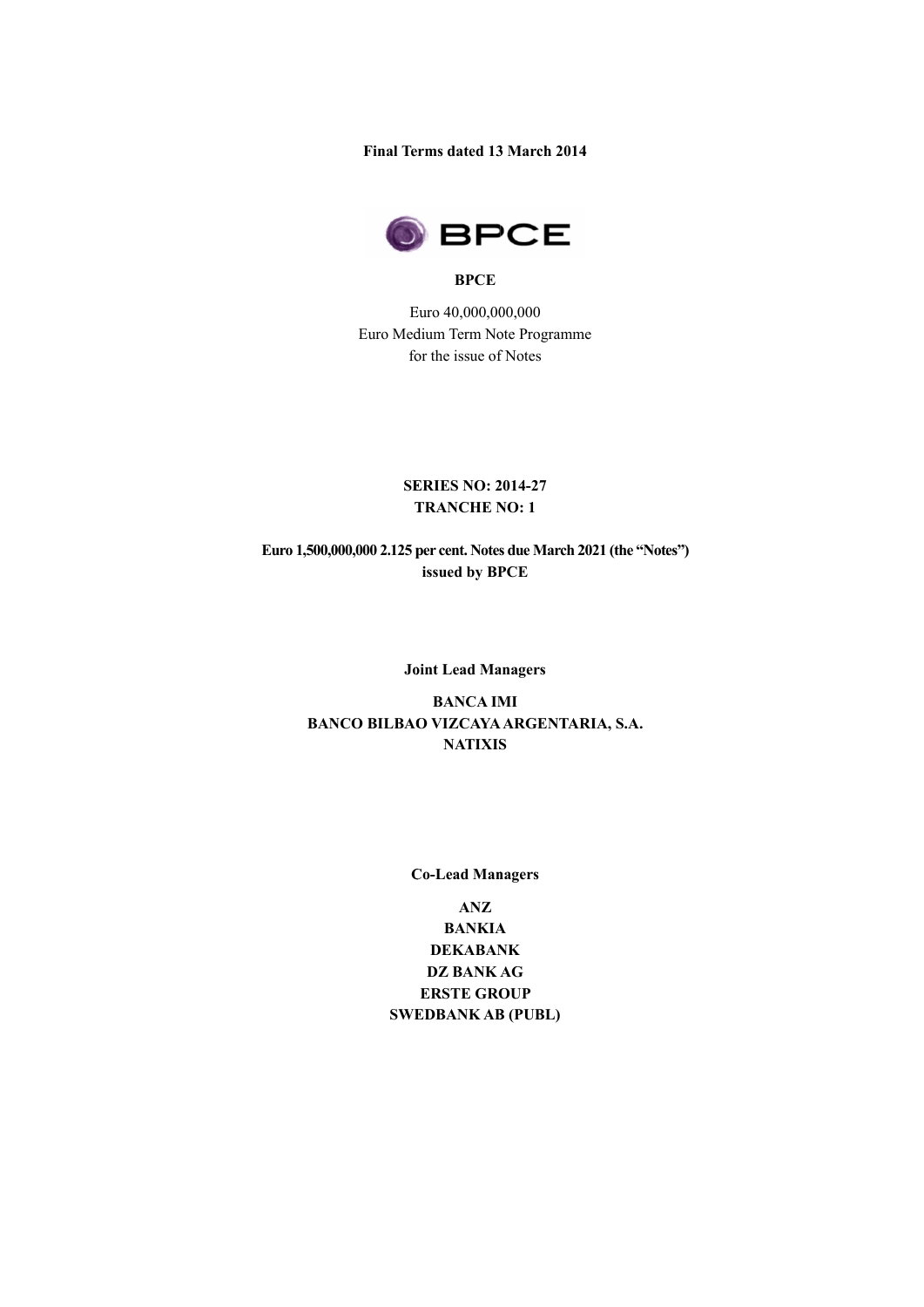## **PART A – CONTRACTUAL TERMS**

Terms used herein shall be deemed to be defined as such for the purposes of the Conditions (the "**Conditions**") set forth in the Base Prospectus dated 22 November 2013 which received visa n°13-629 from the *Autorité des marchés financiers* (the "**AMF**") on 22 November 2013 and the Base Prospectus Supplements dated 14 January 2014 and 3 March 2014 which received visa n°14-010 and n°14-066 from the AMF on 14 January 2014 and 3 March 2014, respectively, which together constitute a base prospectus for the purposes of the Prospectus Directive (Directive 2003/71/EC) (the "**Prospectus Directive**") as amended (which includes the amendments made by Directive 2010/73/EU to the extent that such amendments have been implemented in a Member State of the European Economic Area).

This document constitutes the Final Terms of the Notes described herein for the purposes of Article 5.4 of the Prospectus Directive and must be read in conjunction with such Base Prospectus as so supplemented. Full information on the Issuer and the offer of the Notes is only available on the basis of the combination of these Final Terms and the Base Prospectus as so supplemented. The Base Prospectus and the Base Prospectus Supplements are available for viewing at the office of the Fiscal Agent or each of the Paying Agents and on the website of the AMF (www.amf-france.org) and copies may be obtained from BPCE, 50 avenue Pierre Mendès-France, 75013 Paris, France.

| 1. | Issuer:                           |                                             | <b>BPCE</b>                                                                                                                                                  |  |
|----|-----------------------------------|---------------------------------------------|--------------------------------------------------------------------------------------------------------------------------------------------------------------|--|
| 2. | (i)                               | Series Number:                              | 2014-27                                                                                                                                                      |  |
|    | (ii)                              | Tranche Number:                             | 1                                                                                                                                                            |  |
|    | (iii)                             | Date on which the Notes become<br>fungible: | Not Applicable                                                                                                                                               |  |
| 3. | Specified Currency or Currencies: |                                             | Euro                                                                                                                                                         |  |
| 4. | <b>Aggregate Nominal Amount:</b>  |                                             |                                                                                                                                                              |  |
|    | (i)                               | Series:                                     | Euro 1,500,000,000                                                                                                                                           |  |
|    | (ii)                              | Tranche:                                    | Euro 1,500,000,000                                                                                                                                           |  |
| 5. | <b>Issue Price:</b>               |                                             | 99.685 per cent. of the Aggregate Nominal Amount                                                                                                             |  |
| 6. | Specified Denomination(s):        |                                             | Euro 100,000                                                                                                                                                 |  |
| 7. | (i)                               | Issue Date:                                 | 17 March 2014                                                                                                                                                |  |
|    | (ii)                              | <b>Interest Commencement Date:</b>          | 17 March 2014                                                                                                                                                |  |
| 8. | Interest Basis:                   |                                             | 2.125 per cent. Fixed Rate<br>(further particulars specified below)                                                                                          |  |
| 9. | Maturity Date:                    |                                             | 17 March 2021                                                                                                                                                |  |
|    | 10. Redemption Basis:             |                                             | Subject to any purchase and cancellation or early<br>redemption, the Notes will be redeemed on the Maturity<br>Date at 100 per cent. of their nominal amount |  |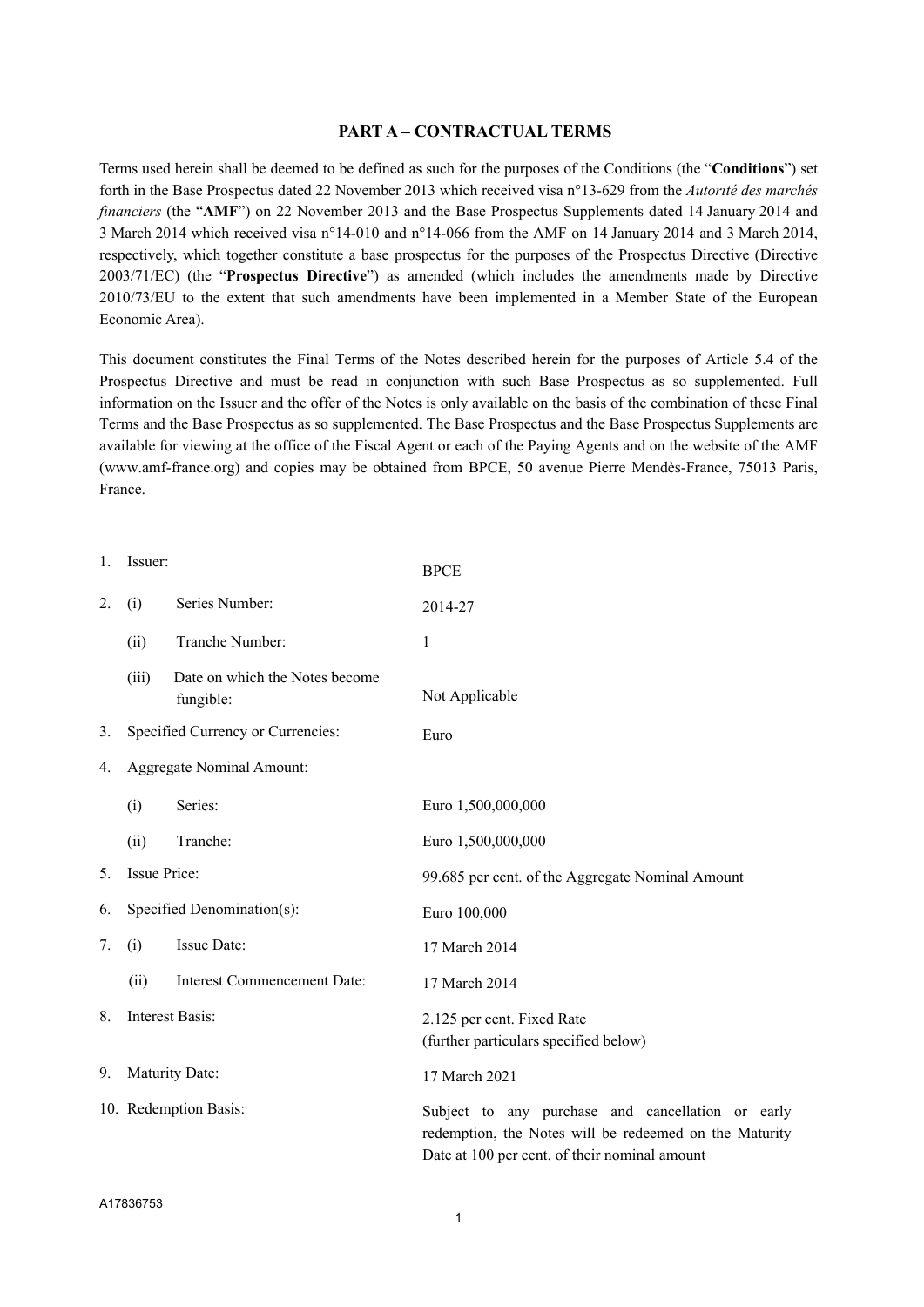|         |                       | 11. Change of Interest Basis:                                            | Not Applicable                                                                                                                                            |
|---------|-----------------------|--------------------------------------------------------------------------|-----------------------------------------------------------------------------------------------------------------------------------------------------------|
|         | 12. Put/Call Options: |                                                                          | Not Applicable                                                                                                                                            |
| 13. (i) |                       | Status of the Notes:                                                     | Unsubordinated Notes                                                                                                                                      |
|         | (i)                   | Dates of the corporate authorisations<br>for issuance of Notes obtained: | Decision of the <i>Directoire</i> of the Issuer dated 3 June 2013<br>and decision of Jean-Philippe Berthaut, Head of Group<br>Funding, dated 5 March 2014 |

# **PROVISIONS RELATING TO INTEREST (IF ANY) PAYABLE**

|     | 14. Fixed Rate Note Provisions                | Applicable                                                                                                                       |
|-----|-----------------------------------------------|----------------------------------------------------------------------------------------------------------------------------------|
| (i) | Rate of Interest:                             | 2.125 per cent. per annum payable in arrear on each<br><b>Interest Payment Date</b>                                              |
|     | (ii) Interest Payment Date(s):                | 17 March in each year commencing on 17 March 2015                                                                                |
|     | (iii) Fixed Coupon Amount:                    | Rate of Interest x Specified Denomination x Day Count<br>Note of Euro<br>100,000<br>Fraction<br>Specified<br>per<br>Denomination |
|     | $(iv)$ Broken Amount $(s)$ :                  | Not Applicable                                                                                                                   |
|     | (v) Day Count Fraction:                       | Actual/Actual (ICMA)                                                                                                             |
|     | (vi) Determination Dates:                     | 17 March in each year                                                                                                            |
|     | 15. Floating Rate Note Provisions             | Not Applicable                                                                                                                   |
|     | 16. Zero Coupon Note Provisions               | Not Applicable                                                                                                                   |
|     | 17. Inflation Linked Interest Note Provisions | Not Applicable                                                                                                                   |

## **PROVISIONS RELATING TO REDEMPTION**

| 18. Call Option                                                                                                                                                                                     | Not Applicable                                                  |
|-----------------------------------------------------------------------------------------------------------------------------------------------------------------------------------------------------|-----------------------------------------------------------------|
| 19. Put Option                                                                                                                                                                                      | Not Applicable                                                  |
| 20. Final Redemption Amount of each Note:                                                                                                                                                           | Euro 100,000 per Note of Euro 100,000 Specified<br>Denomination |
| Inflation Linked Notes – Provisions relating<br>to the Final Redemption Amount:                                                                                                                     | Not Applicable                                                  |
| 21. Early Redemption Amount                                                                                                                                                                         |                                                                 |
| Early Redemption Amount(s) of each<br>(i)<br>Note payable on redemption for<br>taxation reasons (Condition $6(g)$ ), for<br>illegality (Condition $6(j)$ ) or on event<br>of default (Condition 9): | Euro 100,000 per Note of Euro 100,000 Specified<br>Denomination |

(ii) Redemption for taxation reasons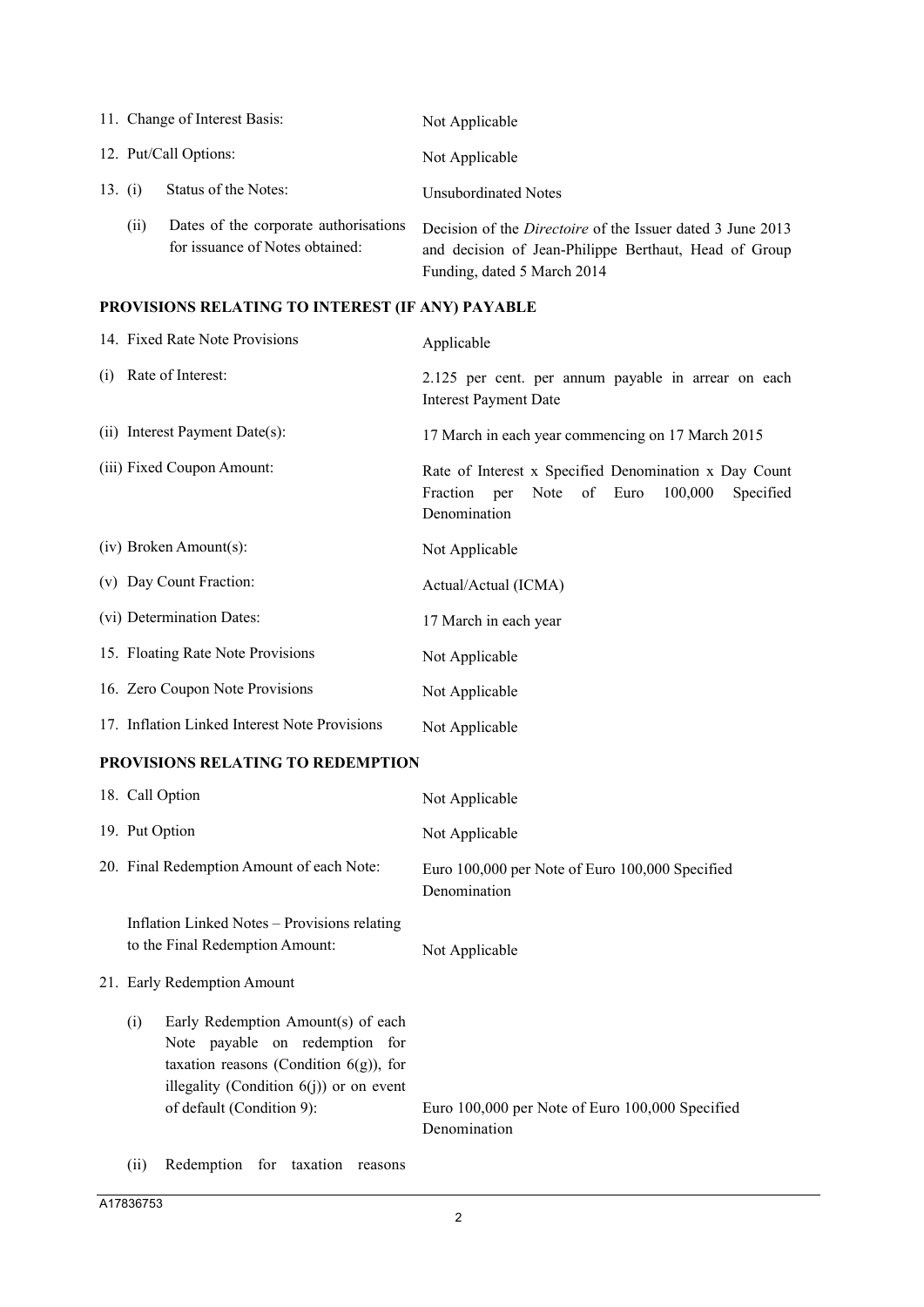|                                            | permitted on days others than Interest<br>Payment Dates (Condition $6(g)$ ):                                       | Yes            |  |
|--------------------------------------------|--------------------------------------------------------------------------------------------------------------------|----------------|--|
| (111)                                      | Unmatured Coupons to become void<br>upon early redemption (Materialised<br>Bearer Notes only) (Condition $7(f)$ ): | Not Applicable |  |
| GENERAL PROVISIONS APPLICABLE TO THE NOTES |                                                                                                                    |                |  |

# 22. Form of Notes: Dematerialised Notes (i) Form of Dematerialised Notes: Bearer form *(au porteur*) (ii) Registration Agent: Not Applicable (iii) Temporary Global Certificate: Not Applicable (iv) Applicable TEFRA exemption: Not Applicable 23. Financial Centre(s): Not Applicable 24. Talons for future Coupons or Receipts to be attached to Definitive Notes (and dates on which such Talons mature): Not Applicable 25. Details relating to Instalment Notes: amount of each instalment, date on which each payment is to be made: Not Applicable 26. Redenomination provisions: Not Applicable 27. Purchase in accordance with Article L.213-1 A and D.213-1 A of the French *Code monétaire et financier*: Applicable 28. Consolidation provisions: Not Applicable 29. *Masse*: Contractual *Masse* shall apply Name and address of the Representative: Mr. Sylvain THOMAZO 20, rue Victor Bart 78000 Versailles France Name and address of the alternate Representative: Mrs. Sandrine D'HAUSSY 69, avenue Gambetta 94100 Saint Maur des Fosses France The Representative will receive a remuneration of Euro 2,000 (excluding VAT) per year.

#### **GENERAL**

30. The aggregate principal amount of Notes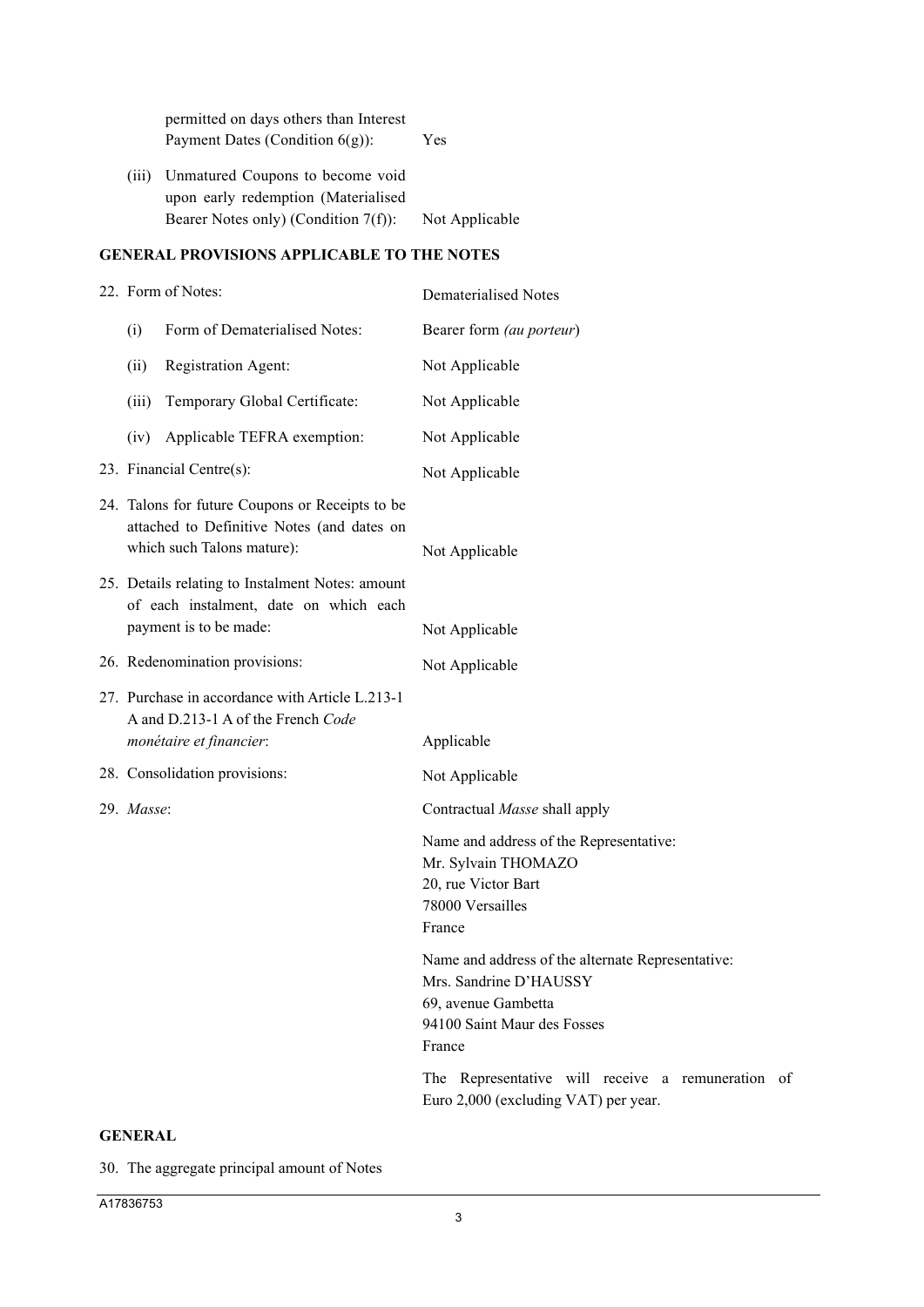issued has been translated into Euro at the rate of  $\lbrack \bullet \rbrack$  producing a sum of: Not Applicable

## **RESPONSIBILITY**

The Issuer accepts responsibility for the information contained in these Final Terms.

Signed on behalf of BPCE

Duly represented by: Jean-Philippe BERTHAUT, Head of Group Funding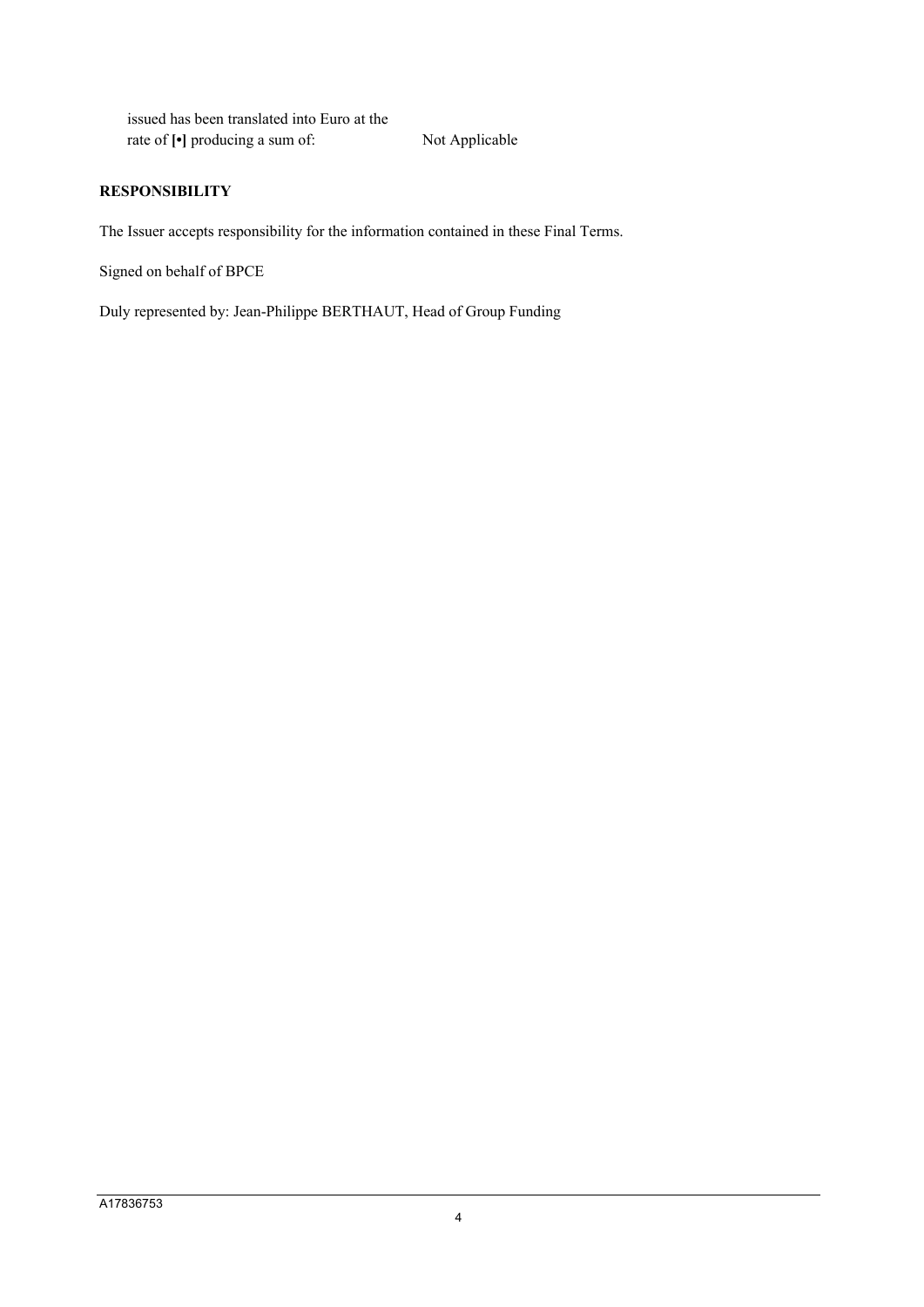## **PART B – OTHER INFORMATION**

## **1. LISTING AND ADMISSION TO TRADING**

| (i) Listing and Admission to    | Application has been made by the Issuer (or on its behalf) for                                      |
|---------------------------------|-----------------------------------------------------------------------------------------------------|
| trading:                        | the Notes to be listed and admitted to trading on Euronext Paris<br>with effect from 17 March 2014. |
| (ii) Estimate of total expenses |                                                                                                     |

| related to admission to trading: |  | Euro 10,200 |
|----------------------------------|--|-------------|
|----------------------------------|--|-------------|

## **2. RATINGS**

Ratings: The Notes to be issued are rated:

S&P: A

Moody's: A2

Fitch: A

Each of S&P, Moody's and Fitch is established in the European Union and registered under Regulation (EC) No 1060/2009, as amended.

## **3. NOTIFICATION**

Not Applicable

# **4. INTERESTS OF NATURAL AND LEGAL PERSONS INVOLVED IN THE ISSUE**

Save as discussed in "Subscription and Sale", so far as the Issuer is aware, no person involved in the offer of the Notes has an interest material to the offer.

## **5. YIELD**

Indication of yield: 2.174 per cent. per annum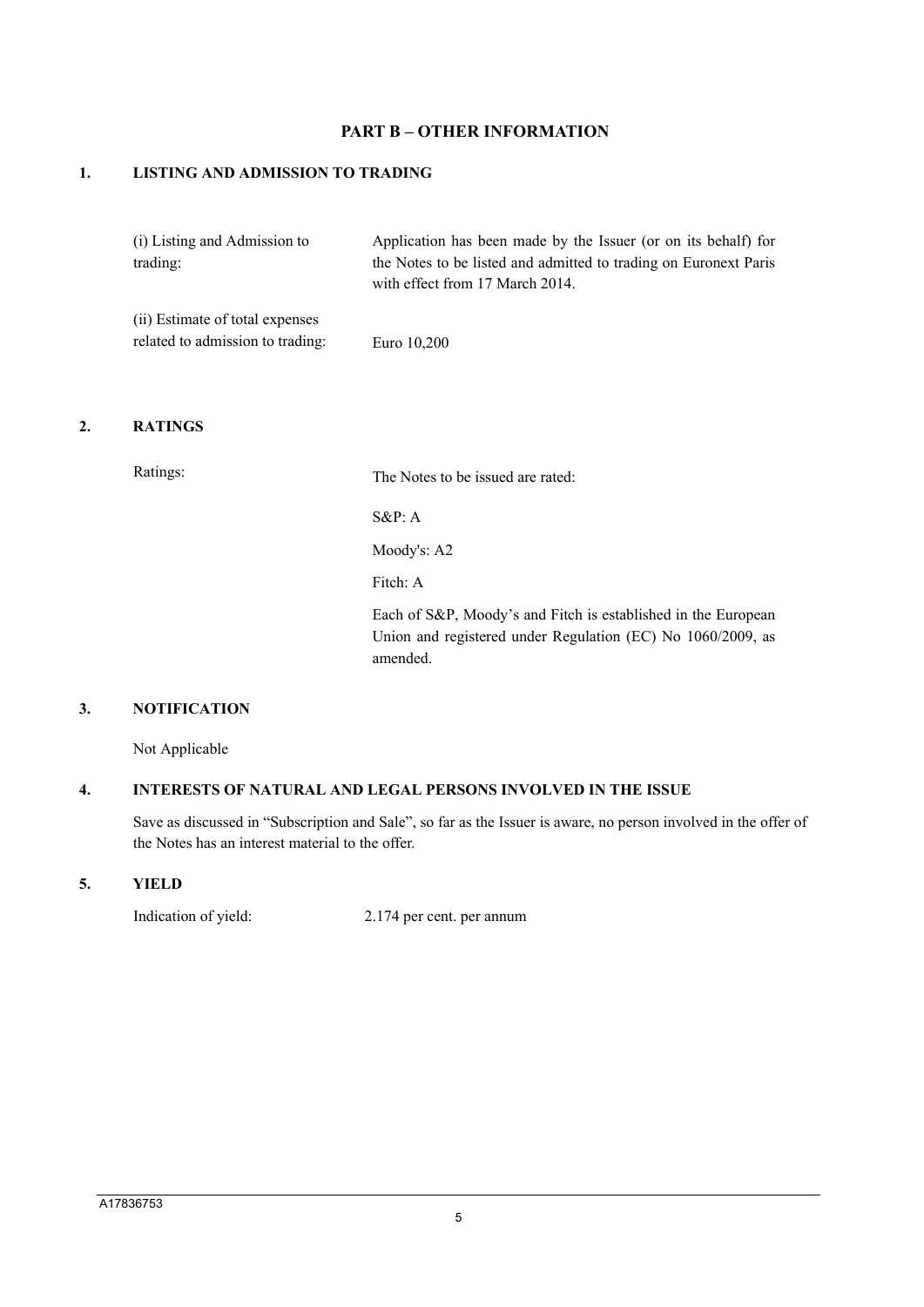#### **6. OPERATIONAL INFORMATION**

|    | ISIN Code:                                                                                                                                 | FR0011781764                                                                                              |
|----|--------------------------------------------------------------------------------------------------------------------------------------------|-----------------------------------------------------------------------------------------------------------|
|    | Common Code:                                                                                                                               | 104481124                                                                                                 |
|    | Depositaries:                                                                                                                              |                                                                                                           |
|    | Euroclear France to act as<br>(i)<br>Central Depositary:                                                                                   | Yes                                                                                                       |
|    | (ii)<br>Common<br>Depositary<br>for<br>Euroclear<br>and Clearstream<br>Luxembourg:                                                         | No                                                                                                        |
|    | Any clearing system(s) other than<br>Euroclear<br>and<br>Clearstream,<br>Luxembourg<br>relevant<br>and<br>the<br>identification number(s): | Not Applicable                                                                                            |
|    | Delivery:                                                                                                                                  | Delivery against payment                                                                                  |
|    | Names and addresses of additional<br>Paying Agent(s) (if any):                                                                             | Not Applicable                                                                                            |
| 7. | <b>DISTRIBUTION</b>                                                                                                                        |                                                                                                           |
|    | Method of distribution:<br>(i)<br>If syndicated:<br>(ii)                                                                                   | Syndicated                                                                                                |
|    | (A) Names of Managers:                                                                                                                     | <b>Joint Lead Managers</b><br>Banca IMI S.p.A.<br>Banco Bilbao Vizcaya Argentaria, S.A.<br><b>NATIXIS</b> |
|    |                                                                                                                                            | <b>Co-Lead Managers</b>                                                                                   |

Australia and New Zealand Banking Group Limited Bankia, S.A. DekaBank Deutsche Girozentrale DZ BANK AG Deutsche Zentral-Genossenschaftsbank, Frankfurt am Main Erste Group Bank AG Swedbank AB (PUBL)

(B) Stabilising Manager(s) if any: Not Applicable

(iii) If non-syndicated, name of Dealer: Not Applicable